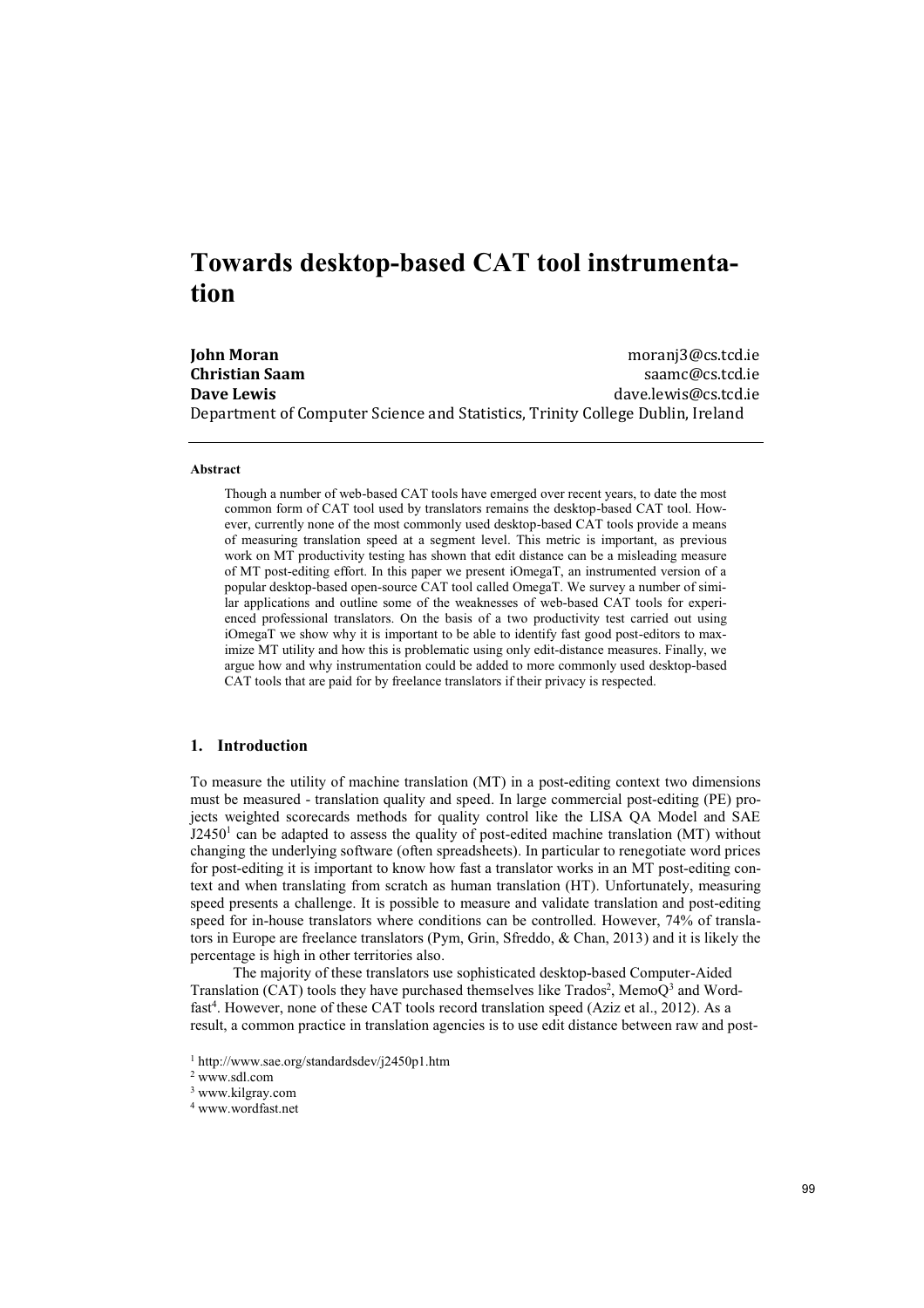edited  $MT^{5,6}$  to infer the utility of MT. In a paper that describes how post-editing was introduced in a Spanish translation agency over a period of years Silva (2014) neatly summarises this problem:

*"One of the problems faced when introducing MT was that measuring its benefits on productivity on a representative number of translators over long periods of time was very difficult to achieve. Almost all translators employed by the company were freelancers (97%), mostly working remotely from home (88%)….Although online CAT tools are becoming more popular which may allow for easier productivity rate and post-editing effort tracking, most translators work on a locally installed CAT tool that does not offer such functionalities. The only information available was their feedback. As valuable as it is, it did not really provide valid post-editing effort figures. Internal translator productivity, on the other hand, was easily measured as there was complete control over their working environment and number of hours employed."*

In this paper we will survey a number of web-based and desktop-based systems that can be used to measure translation speed. We will then discuss some of the weakness of current webbased CAT tools from a translator perspective and how OmegaT<sup>7</sup>, a free open-source desktopbased CAT tool that is used by many translators worldwide addresses some of these weaknesses. We will then present iOmegaT, an adapted version of OmegaT to which we have added instrumentation to log User Activity Data in a format we call CAT-UAD and describe the workflows for the system. We describe how MT utility can be measured by means of Segment Level A/B (SLAB) testing, in which CAT-UAD is recorded unobtrusively, and hence cheaply, as a translator processes segments in (A) HT segments and (B) MT segments. We will illustrate how data gathered by this means can be useful for translator selection for postediting (PE) and discuss some other uses of temporal PE data. Finally, we will discuss some of the issues that may need to be addressed if instrumentation is to be adopted by other more commonly used desktop-based CAT tools normally purchased by translators.

# **Related Work**

In general we will categorise related work on measuring translation and post-editing speed into applications that are obtrusive to the task of translation and those that are unobtrusive. We define an obtrusive translation environment as one in which a translator is asked to work in manner that is not business-as-usual. For example, in an obtrusive environment a translator may be asked to carry out an annotation task to score MT in terms of adequacy and fluency, the environment may use a constrained method for segment navigation or it may not be possible to leverage translation memory. Though some obtrusive tasks like annotation are useful, obtrusive environments reduce the quantity of translation speed data that can be gathered in a typical commercial translation scenario due to cost considerations (Lewis & Moran, 2010).

### **1.1. Obtrusive applications that can measure translation speed**

The first use of UAD to record how translators interact with an editing environment can be traced back to TransLog (Jakobsen & Schou, 1999). In this application and its successor TransLogII (Carl, 2012) UAD is recorded in XML for subsequent analysis and replay. Trans-Log is designed for lab use. It is impractical for large-scale or multi-day/multi-language MT

 $^5$ http://www.yamagata-europe.com/en-gb/blog/item/909/quality-metrics-for-machine-translation-output  $^6$ http://www.alphacrc.com/news/newsitem\_29-11.php

<sup>7</sup> www.omegat.org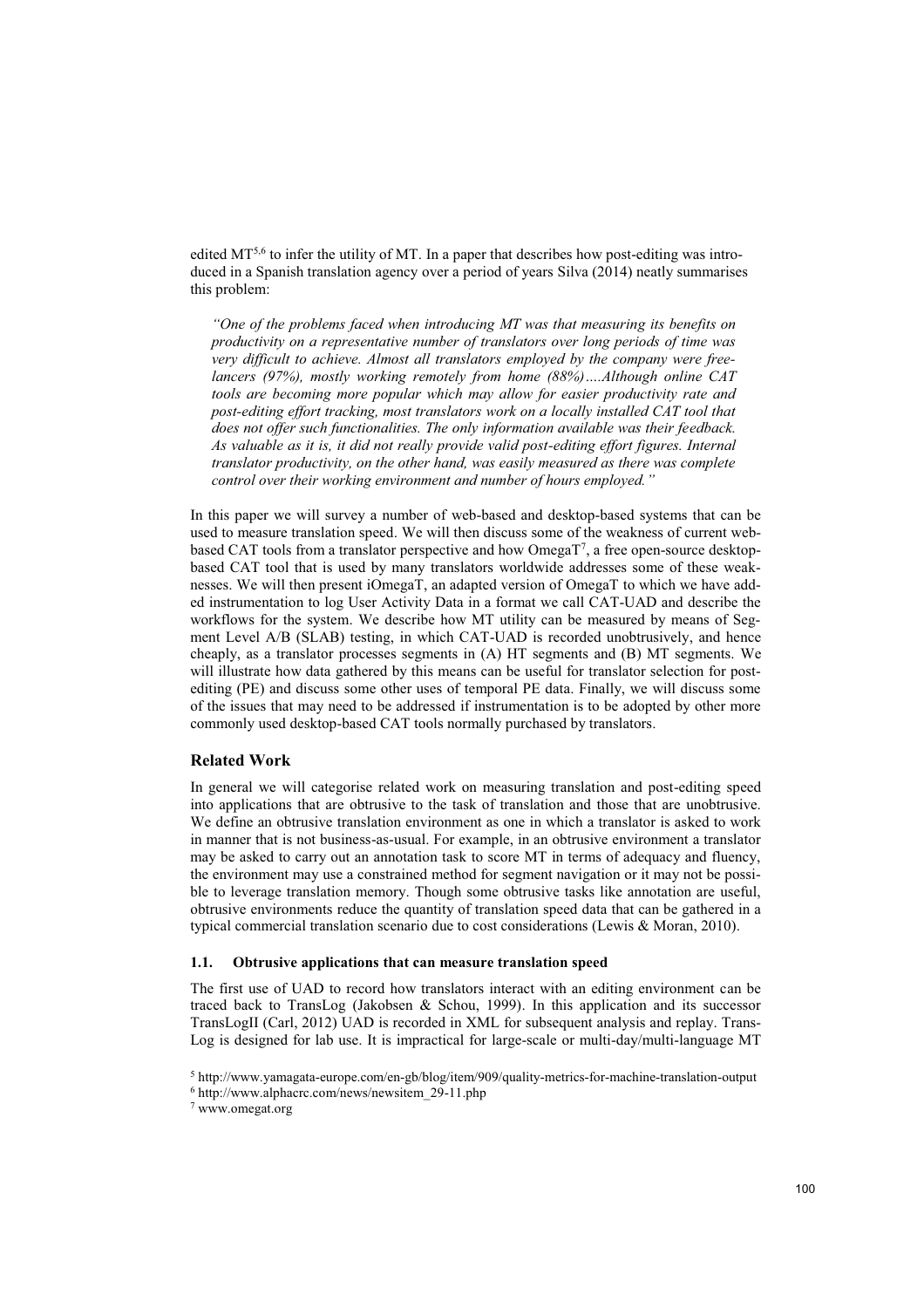productivity testing. This lab or experimental focus makes it particularly suitable for use with eye-tracking software, which is used to examine cognitive aspects of the translation process. Another desktop-based free and open-source application used to carry out translation research is PET (Aziz et al., 2012). The focus here is on MT post-editing. Translators can annotate MT proposals, e.g. in terms of quality using Likert scores. It also records translation speed and reports on edit distance. Another, more standards-based free open-source system that can be used to annotate post-edited MT is Ocelot<sup>8</sup> and two web-based MT rating systems that can also report on PE time are TransCenter (Denkowski & Lavie, 2012) and ACCEPT<sup>9</sup>.

A number of web-applications to measure post-editing speed in a SLAB testing scenario have been described in the post-editing literature. CrossLang is a company that provides MT consulting and software services. They have developed a web application that can be used by their clients to measure post-editing speed and compare it to HT speed (Depraetere, De Sutter, & Tezcan, 2014). Autodesk also describe a similar internal system (Plitt & Masselot, 2010). A similar commercially available system that can be used to measure translation speed (and annotate segments) is the TAUS DOF platform $10$ . This application is available for a monthly fee.

Features these three applications have in common are that translators can press a Pause button when they chose to take a break. In the Autodesk and TAUS DQF applications translators navigate through a text by means of a Previous and Next button. Thus, for example, if a translator is 200 sentences into a translation and decides to return to the 50th sentence to make a change based on new context, he must press the Previous button 149 times. There is no mention of self-review in publications that use this design so presumably translators carrying out productivity tests navigate the text from start to finish in a single pass. In the Crosslang application only a Next button is available so self-review is technically impossible. This kind of linked-list navigation can impact negatively on translation consistency, as the translator is not working in a business-as-usual manner in which they are free to navigate freely between segments. Also, no application listed above allows the translator to leverage translation memory. As such they do not work well in a typical translation agency workflow.

## **1.2. Unobtrusive applications that can measure translation speed**

CASMACAT<sup>11</sup> and MateCAT<sup>12</sup> are two cooperating web-based CAT tool projects still in progress. While CASMACAT provides a more constrained working environment and is focused on research use, MateCAT is designed to be used by working translators, albeit "*volunteer translators and professional translators without advanced technical skills*" (Alabau et al., 2013).

Finally, IBM TM/2 is an offline CAT tool used internally in  $IBM<sup>13</sup>$ . A number of years ago a feature called MTLog was added to the tool to measure translation speed at a segment level. It is both desktop-based and also has a logging feature that has been added to an existing CAT tool. While results from this system have been presented orally<sup>14</sup> no published re-

8 http://open.vistatec.com/ocelot

- 9 http://www.accept.unige.ch
- 10 https://www.taus.net

11 www.casmacat.eu

12 www.matecat.com

13 www.ibm.com

<sup>14</sup> www.localizationworld.com/lwbar2011/presentations/files/E6.ppt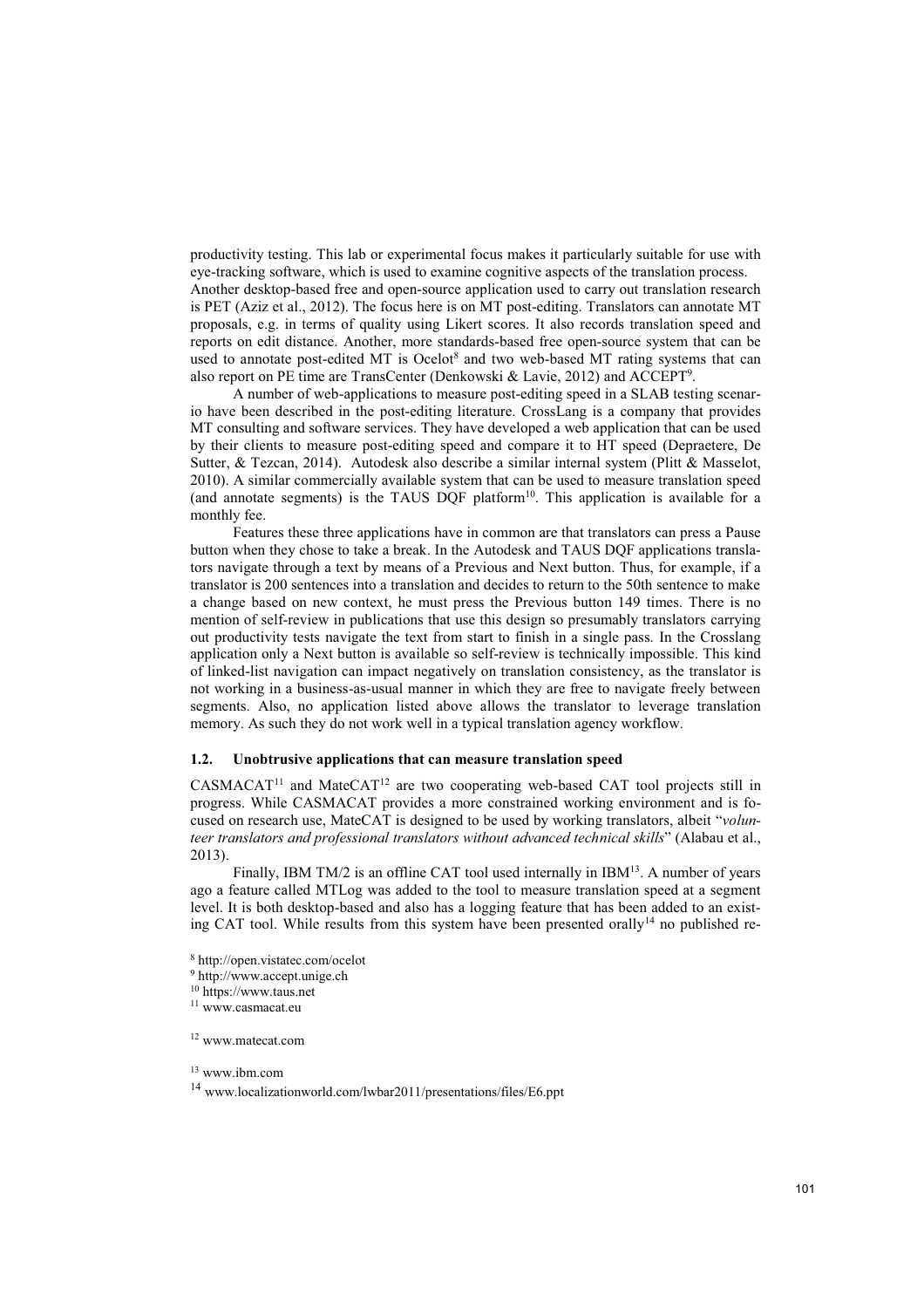search is available on the topic. To the best of our knowledge, the system is only available for use internally within IBM and to its suppliers. Unfortunately, the MTLog feature is not available in the open-source version of  $TM/2$  called Open  $TM^{2<sub>15</sub>'}$ . Table 1 presents a summary of this survey.

| Name              | <b>Obtrusive</b> | Architecture | <b>Internal to company</b> |
|-------------------|------------------|--------------|----------------------------|
| Translog I&II     | Yes              | Desktop      | N <sub>0</sub>             |
| <b>PET</b>        | Yes              | Desktop      | N <sub>0</sub>             |
| TransCenter       | Yes              | Web          | N <sub>0</sub>             |
| Autodesk tool     | Yes              | Web          | Yes                        |
| Crosslang         | Yes              | Web          | N <sub>0</sub>             |
| <b>TAUS DOF</b>   | Yes              | Web          | N <sub>0</sub>             |
| IBM TM/2+MTLog    | N <sub>0</sub>   | Desktop      | Yes                        |
| CasmaCAT/Mate-    | N <sub>0</sub>   | Web          | N <sub>0</sub>             |
| <b>CAT</b>        |                  |              |                            |
| <b>ACCEPT</b>     | Yes              | Web          | N <sub>0</sub>             |
| iOmegaT Workbench | N <sub>0</sub>   | Desktop      | N <sub>0</sub>             |

Table 1. Survey of applications that can measure translation speed

As iOmegaT is a logging feature added to an existing desktop-based CAT tool functionally it is most like IBM  $TM/2 + MTLog$ . However, this system is not available outside of IBM. In terms of goals and functionality MateCAT is currently the most similar *available* application to iOmegaT. For this reason we will now examine some of the differences between web-based and desktop-based CAT tools as they appeal to quite different translator demographics.

## **2. Browser-based CAT tools – a discussion**

In this section of the paper we take a step back from MT post-editing productivity testing and examine the purported trend towards web-based CAT tools in the previous quote by Silva. In a paper entitled *Power-shifts in web-based translation memory* Garcia (2008) notes that while online or web-based workflow systems may serve other stakeholders in the translation supply chain, they can involve drawbacks for freelancer translators. Amongst other issues he argues that web-based translation memory tools do not allow translators to access their own private locally stored translation memories and terminology databases. Access to locally stored terminology files does not just improve translation quality by ensuring consistency and reusing previous terminology research. Much anecdotal evidence suggests auto-complete using well-populated termbases can also aid translation speed.

Though this paper was published several years ago, we are aware of no browser-based CAT tool that facilitates access to local files. This is unfortunate as the Google Chrome browser allows access to local files<sup>16</sup> - so from a programming perspective it should be possible. Access to the local file system by the web-application seems necessary as we feel at least some translators would be unwilling to upload private termbases<sup>17</sup> to any third party. Aside

<sup>15</sup> www.opentm2.org

<sup>16</sup> https://developer.chrome.com/apps/fileSystem

<sup>&</sup>lt;sup>17</sup> Private translation memory is less of a concern as a translator can always have a second desktop-based

CAT tool open for concordance searches and full-sentence matches across clients are rare.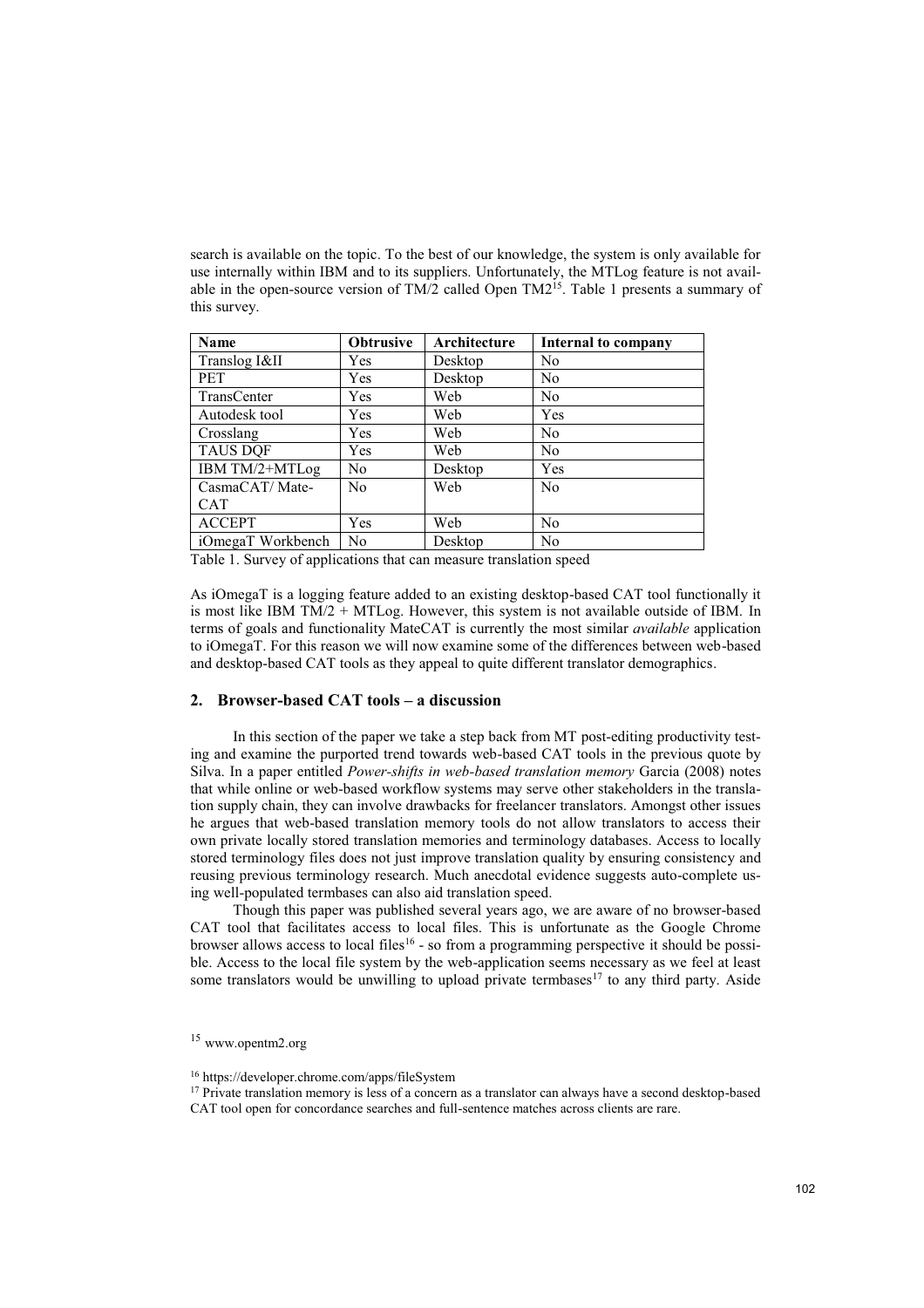from the competitive advantage private termbases represent in terms of quality and translation speed, the contents of these databases may originate from various clients. Uploading them to any third party could be a breach of client confidentiality as defined in non-disclosure agreements commonly signed by translators.

Garcia also points to the fact that most browser-based systems do not let the translator retain bilingual assets generated while translating in the CAT tool. This means previous work cannot be referenced. In his summary he refers to web-based CAT tools as a "*looming reality"* that will "*alienate the most able section of its workforce and discourage promising newcomers from entering"*.

However, Garcia's pessimism may have been premature. According to recent surveys of CAT tools used by professional translators $18,19$ , by far the dominant architecture remains the desktop-based CAT tool. The 8 most used CAT tools in Figure 1 are desktop-based CAT tools. 3000 translators responded to the survey on proz.com, a translator website. Only 4 of the 16 systems listed feature a browser-based CAT tool. These are XTM<sup>20</sup>, MemSource<sup>21,</sup> Wordbee<sup>22</sup> and Google Translator's Toolkit<sup>23</sup>. Interestingly, though they started out as applications that include a web-based CAT tool, XTM and MemSource now provide their own desktop-based CAT tools. Only Google Translators Toolkit, a free online service provided by Google, does not provide an export facility for linguistic assets (XLIFF/TMX/TBX files) or TIPP24 export facility. Unfortunately, this export means the translator can no longer collaborate using a shared translation memory in parallel with other translators so the benefits of being online are lost.

A concern not addressed by Garcia is that translators who are used to working with a CAT tool for many clients may suffer a loss of productivity if they are asked to work in a new unfamiliar environment intermittently.



Figure 1. Results of a survey on CAT tool use (reproduced with permission).

<sup>21</sup> http://www.memsource.com

24 https://code.google.com/p/interoperability-now

<sup>&</sup>lt;sup>18</sup> http://www.translationtribulations.com/2014/01/the-2013-translation-environment-tools.html <sup>19</sup> http://prozcomblog.com/2013/03/28/cat-tool-use-by-translators-what-are-they-using <sup>20</sup> http://xtm-intl.com

<sup>22</sup> http://www.wordbee.com

<sup>23</sup> https://translate.google.com/toolkit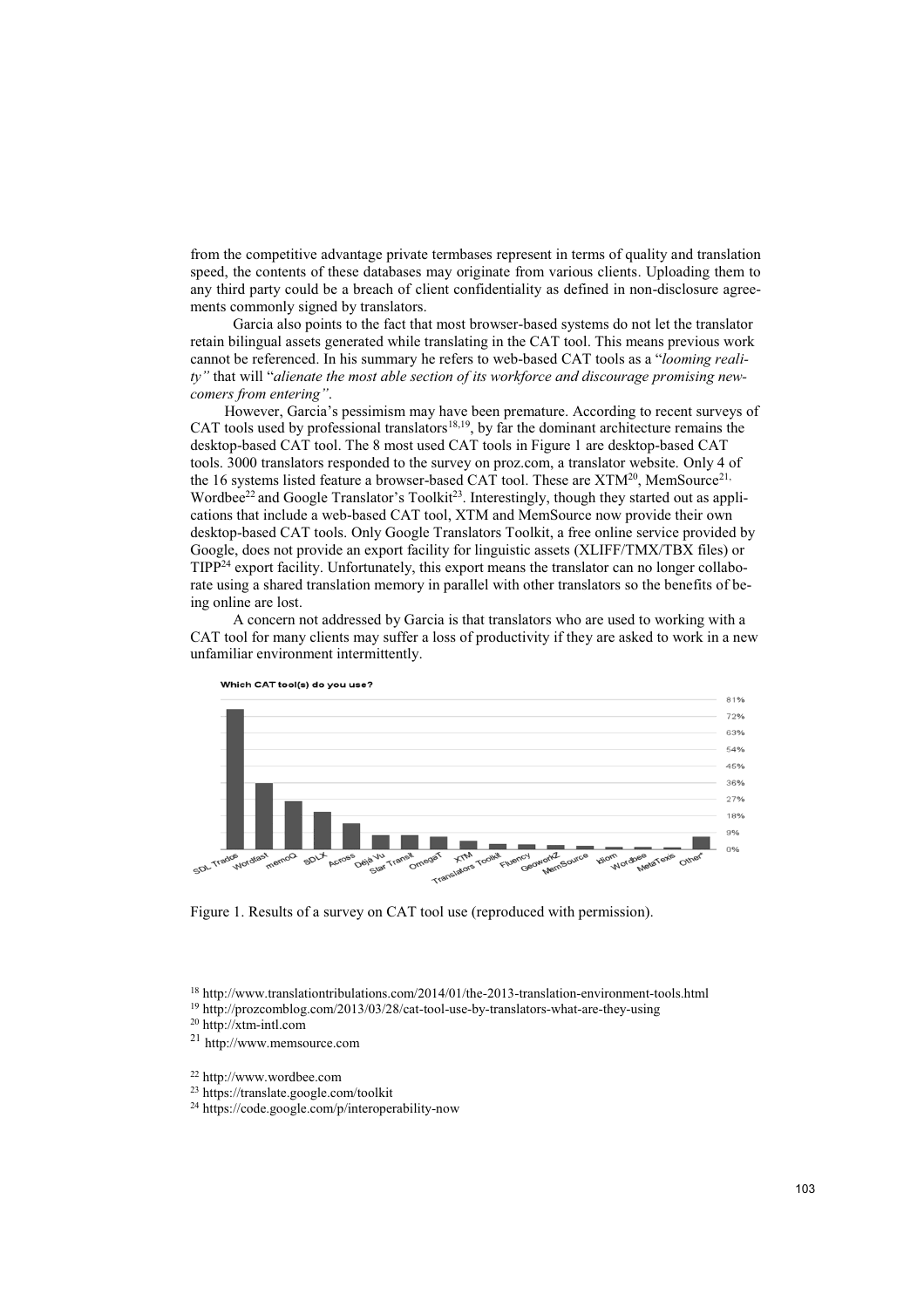Finally, a shortcoming of the web-based tools surveyed above, including MateCAT is that translators cannot work if the connection to the Internet is lost. iOmegaT was developed in close collaboration with a large translation agency called Welocalize<sup>25</sup>. Feedback from translators working for the agency identified this as a frustration with existing web-based CAT tools provided by other agencies.

In short, web-based CAT tools provided for free by agencies or translation buyers and used intermittently by translators can be costly to those translators in terms of lost productivity or translation quality.

# **2.1. OmegaT**

OmegaT addresses most of these concerns. It is a well-featured desktop-based CAT tool already used by many experienced professional translators. It can be used for offline and collaboratively using the team function and translators can use their own translation memories and terminology databases safe in the knowledge that the contents will not be uploaded to a third party. A feature of OmegaT's GPLv3 license is that any user of the software has the right to the source code for the software. This means assurance can be sought in this regard by reading the code or consulting with someone else who can. This is not possible for proprietary software where oftentimes complex legal agreements must be taken on face value. However, integration of instrumentation does not solve the problem of productivity loss due to a lack of familiarity for users of CAT tools. We will return to this problem in Section 5.

# **3. The iOmegaT Translator Productivity Workbench**

The iOmegaT Translator Productivity Workbench is a fully-offline suite of software applications used to record and analyze how translators interact with a CAT tool, in particular when post-editing MT. Unlike web-based environments its offline nature means that test results cannot be affected by local network conditions or high server load. Static logging has no impact on the performance of OmegaT. The suite of applications is composed of four main components shown in Figure 2. These are:

- 1) The instrumented CAT tool (iOmegaT)
- 2) Middleware, used to transfer files to and from SDL TMS and SDL WorldServer
- 3) A collection of utilities to prepare a productivity test.
- 4) The analysis application and prototype replayer component.



Figure 2. The iOmegaT Translator Productivity Workbench workflow

25 www.welocalize.com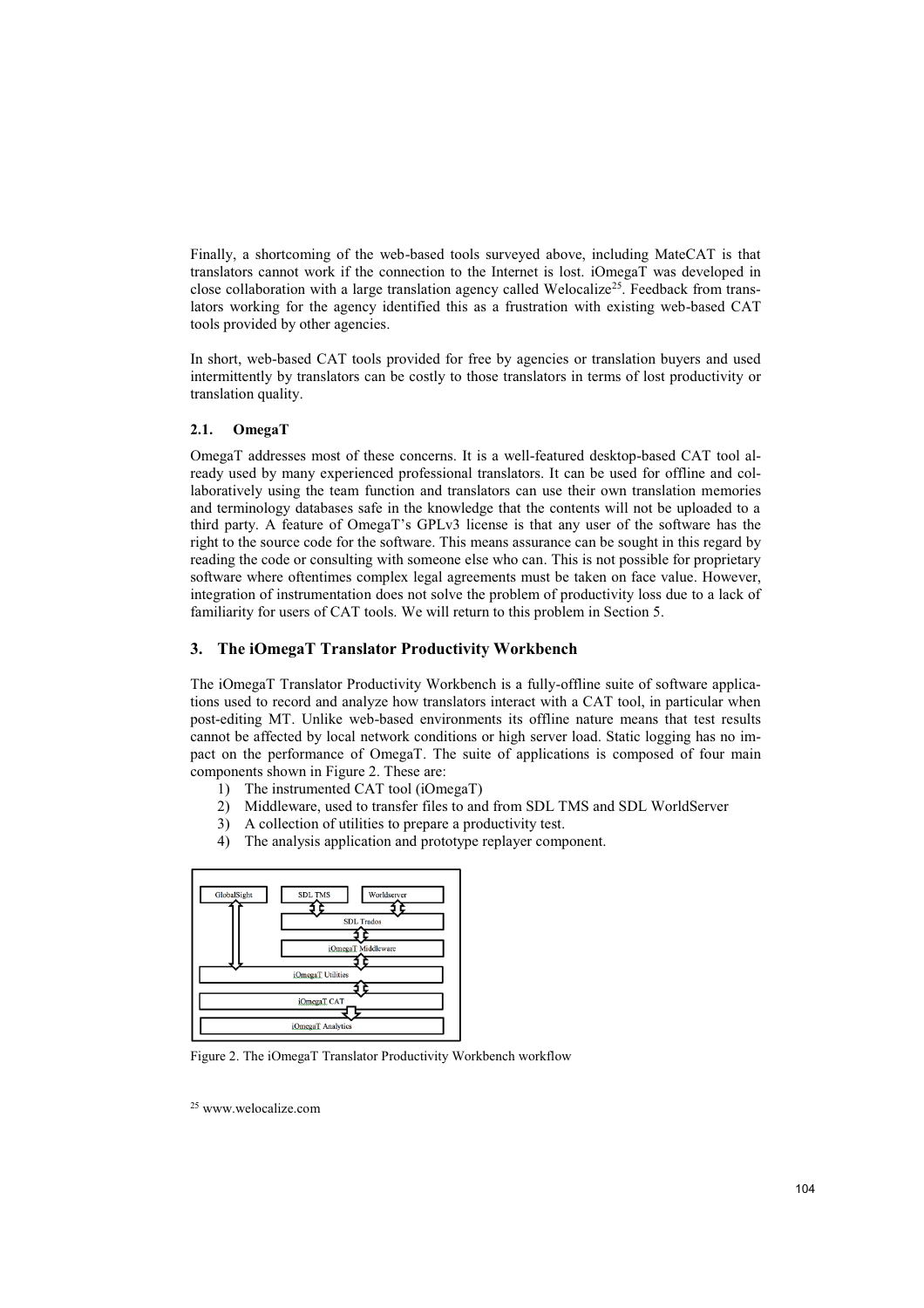The software is designed to work in a typical large-scale or enterprise post-editing project workflow where there is some degree of content homogeneity within work packages that are handed off to translators or across multiple work packages on a single account. The workflow is outlined in Figure 2. In a typical scenario an engineer responsible for MT or a project manager selects a project from a TMS to use for productivity testing. If the TMS is GlobalSight only one step is required to prepare the project for productivity testing, namely deleting segments at random from the TMX file used to store the machine translation. This creates the HT segments for the HT/MT SLAB tests. If the files originate from an SDL TMS or SDL WorldServer system we use the Middleware applications to import the various dialects of XLIFF into OmegaT via Trados (sdlxliff) before deleting the MT segments using the iOmegaT Utilities. Initially, MT productivity tests were one way. Files could not be returned to the TMS they came from so they could not be used. This massively reduces the cost of productivity tests as prior to this translations were discarded. We expect the cost is of acquiring PE speed data to fall further where OmegaT is used as a production CAT tool. This means post-editing productivity can be measured on an ongoing basis rather than in a shunted test workflow.

The code we have added to OmegaT writes a stream of events corresponding to user activity and application context to XML log files stored on a translators PC as the translator works in the CAT tool. We call these XML log files instrumentation files to distinguish them from application log files. As opposed to application log files, instrumentation files are repayable in the Replayer. Currently, this component is an early prototype. It can only reply CAT-UAD at a segment level. Each time a source file is opened a new instrumentation file is created. CAT-UAD is mainly expressed as events. These events contain timestamps in milliseconds and contextual information. For example, in the case of a keystroke event the time of the event is recorded along with the key in question and the cursor position in the segment. Segment editing sessions are used to distinguish between the first and subsequent times a translator visits a particular segment. Figure 3 shows an example of a segment in which an MT segment is post-editing in 42 seconds. The project name, file name, sourceIndex and translatorID combine to uniquely reference a Source segment and this segment may be accessed or visited many times. In productivity tests we find on average translators visit each segment between two and three times.

```
montSaccion courceIndex-"14"
      <sub>ument</sub>uession suurceinues= 1* ><br>burceText>This section describes the options you can use with the <x0/><mark>smdjob</mark> <x1/>><command.</SourceText><br>reeditText> </PreeditText>
    ckvents><br><logEvent Action="segmentOpen" Time="1363874598949"/><br><logEvent Action="mtMatchPlacement" In diesem Abschnitt werden die Optionen beschrieben, können Sie mit dem Befehl cmdjob."<br>MTsystem="123456789" Time="13638745
</reents><br><PostEditTarget>In <u>diesem Abschnitt werden</u> die <u>Optionen beschrieben</u>, die <u>Sie mit dem Befehl smdjob verwenden können</u> </PostEditTarget><br><Comment postEditTime="42"/><br></SegmentSession>
```
## Figure 3. A shortened example of a 42 second segment editing session

Once the translation is ready the translator zips and return that package by e-mail or FTP. The by the MT engineer or project manager runs the analysis software across the instrumentation files for all returned packages in a single batch operation. This populates a database that contains data on each editing session. On the basis of that database a summary of results for the current test is output as a spreadsheet. The report contains information on the number of words in each segment and the number of words that were discarded due to inactivity on the translator's part. Some translations are also discarded for other reasons, e.g. if a translator saves an empty target segment to the project translation memory. Cut-offs due to inactivity are defined in the analytics configuration file. For example, a cut-off of 5 minutes was used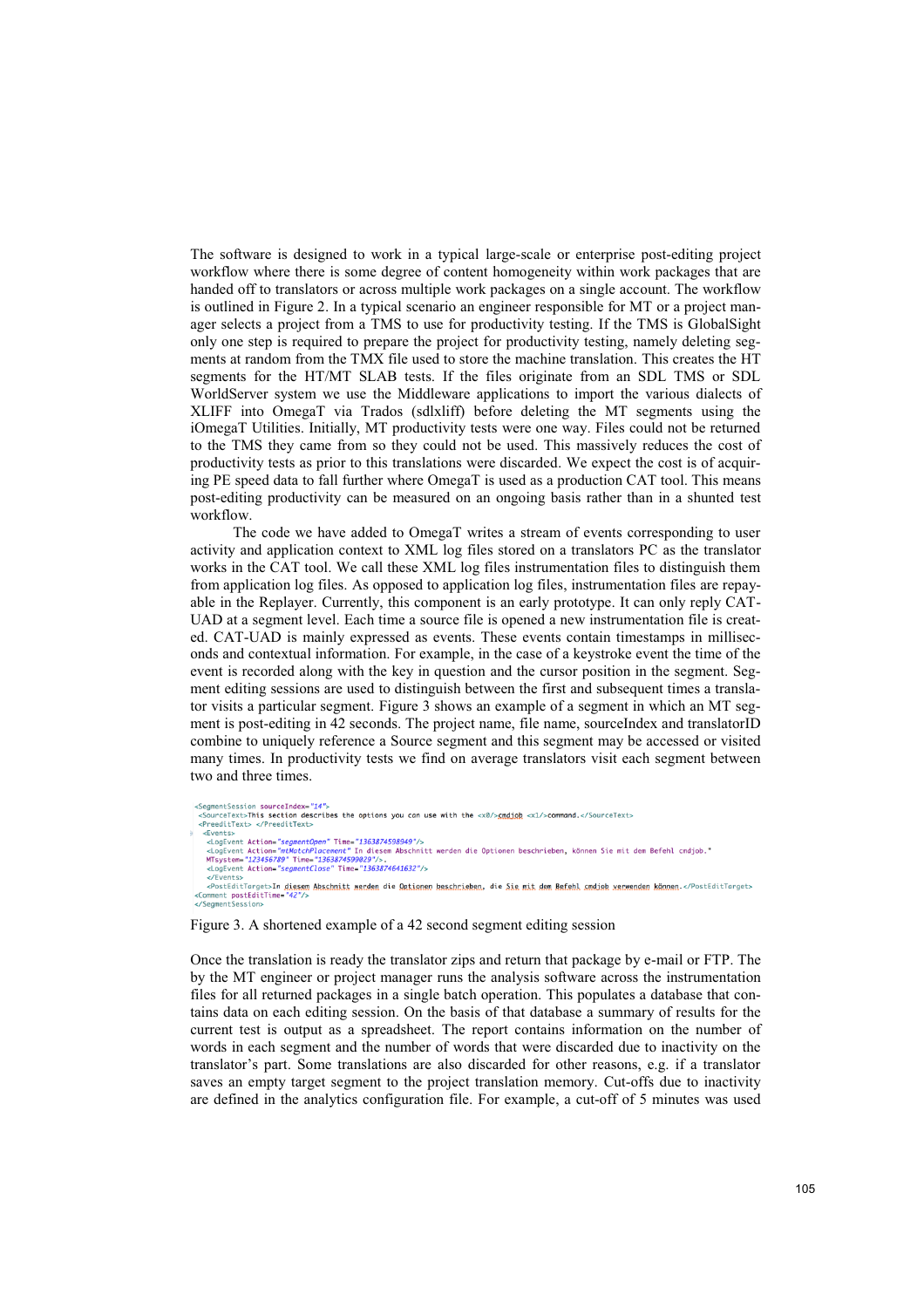for the productivity tests discussed below. For patent translation with much longer sentences 15 minutes is used. At an early stage in the design we decided against a Pause button, as it is not possible to verify if it was used and it conflicts with the unobtrusive philosophy underlying the design of the software.

#### **4. Some results from two large scale productivity tests**

Economically, from a translator's perspective temporal post-editing effort is the more important measure of effort (Krings, 2001). In this section we will discuss the results of two MT productivity tests carried out using iOmegaT, with a focus on temporal data. We will show that reliance on edit-distance alone is not advisable when measuring the utility of MT or selecting translators to work on post-editing projects.

|                                 | <b>Dell</b> | <b>Autodesk</b> |
|---------------------------------|-------------|-----------------|
| <b>Total Number of Segments</b> | 14686       | 13145           |
| <b>HT</b>                       | 4920        | 1672            |
| 100% match                      | 412         | 20              |
| Already translated              | 2855        | 2249            |
| <b>Fuzzy Match</b>              | 2854        | 2070            |
| MT Changed Segments             | 3353        | 5703            |
| MT Unchanged Segments           | 292         | 1431            |
| MT Changed WPH                  | 476         | 560             |
| MT Unchanged WPH                | 942         | 837             |
| <b>MT Utility</b>               | $+5\%$      | $+54\%^{26}$    |

Table 2. Summary of data from two similar productivity tests

Table 2 shows a summary of statistics from two similar productivity tests carried out using iOmegaT for Autodesk and Dell, two companies that already use MT on a large scale. Translators were all experienced professional translators and MT had been in use for some time on the accounts in question so translators had passed many successive QA cycles. Spot-checking was applied to ensure basic quality levels were maintained in the productivity tests. In general segments were sentences. In both projects the mean sentence length was nine words and the mean number of visits per segment was just under two. Whether a segment was MT or not had no meaningful impact on the mean visit count.

100% match segments were segments in the translation memory provided to the translators before the project was started. "Already translated" segments are those the translator has translated or post-edited during the project and which appear again as full matches. "Fuzzy Match" segments were fuzzy or partial matches from the translation memory provided to the translator or the project translation memory that is populated as the translator works. "MT Changed" segments are segments that are changed by the translator and "MT Unchanged" segments were judged to require no changes. "MT Utility" is the overall utility of the MT in terms of speed relative to HT translation speed. Unsurprisingly a high MT utility corresponds to a high number of unchanged MT segments as unchanged MT segments required much less time to process. This can be seen in the Words per Hour (WPH) values for each category. All WPH values also account for self-review time across multiple segment visits or sessions. This is discussed in more Moran, Lewis, & Saam (2014).

<sup>26</sup> French, Italian, German, Spanish only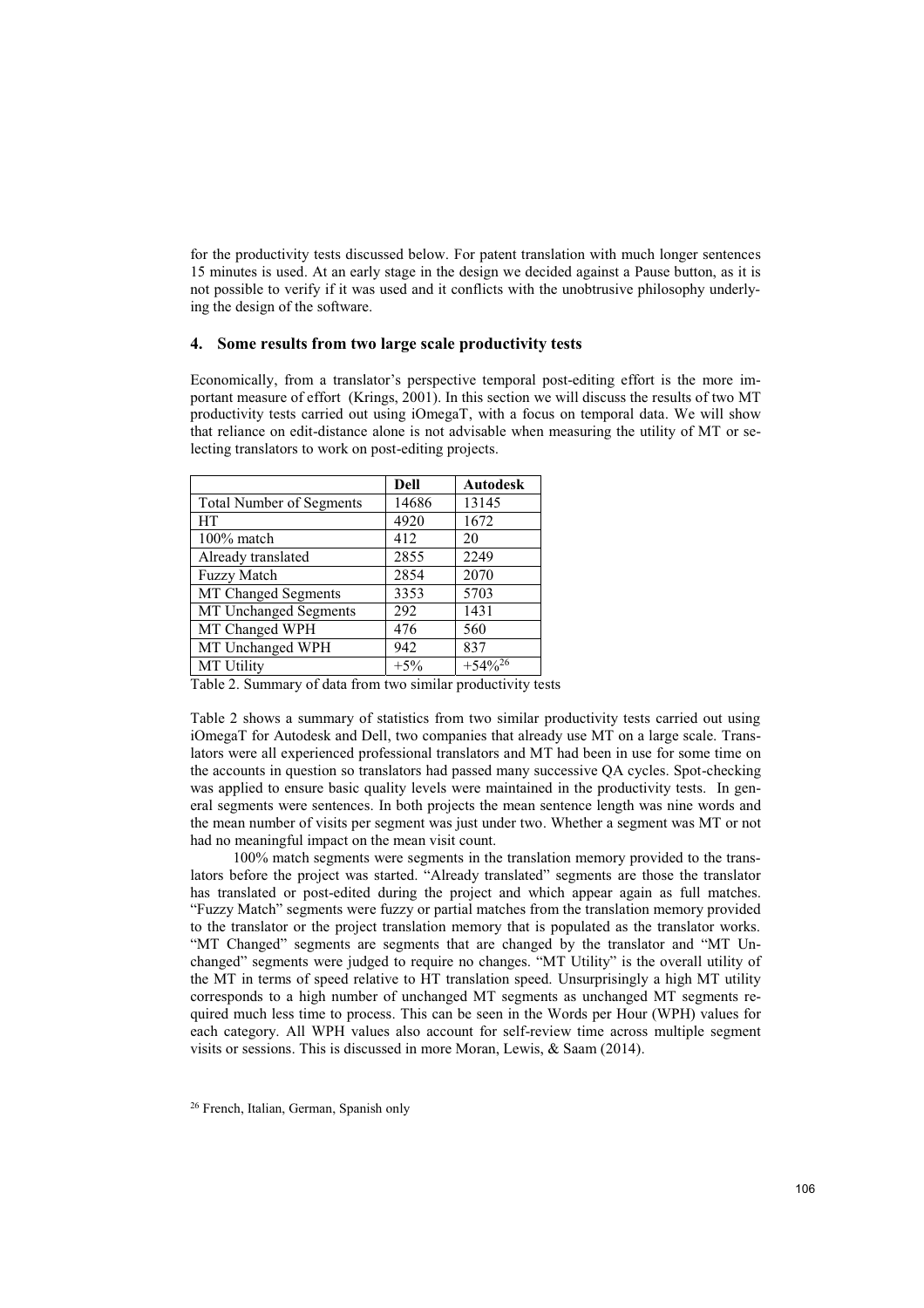A feature of these two early productivity tests was that the two-day translation projects were handed off to two translators per language to be redundantly translated. However, they were free to translate normally using OmegaT, so although all translators started at the start of the job there was no stipulation that they should translate the same segments and some translators translated non-contiguously. Also, due to multithreading in OmegaT a segment may be presented to translator A as MT while the same segment may be shown to translator B as a translation memory match. This was recorded correctly by the instrumentation but was only apparent upon analysis. For some visualisations of segment progression and segment category distribution see Moran et al. (2014). In general faster translators translated more segments over the two days. Figures 3 shows PE speed compared against translators for both tests. There was a low positive correlation between translators in terms of PE speed. The Pearson correlation coefficient comparing speed between Translator A and B for Dell is r=.19. For Autodesk it is slightly higher, r= .29. It appears the translators post-edited at quite different speeds even when initially presented with the same MT and source text.



Figure 4 Autodesk and Dell PE speed per language for the same files.

The scatterplot in Figure 5 below shows the correlation between PE similarities as calculated using a character-based Levenshtein algorithm averaged across MT segments for each translator and PE speed in WPH in which self-review time was accounted for.



Figure 5. PE speed versus string similarity

44 translators across the Autodesk and Dell tests were bundled together in the analysis. A moderate correlation of Pearson r=3.7 was found. Thus far we have only discussed post-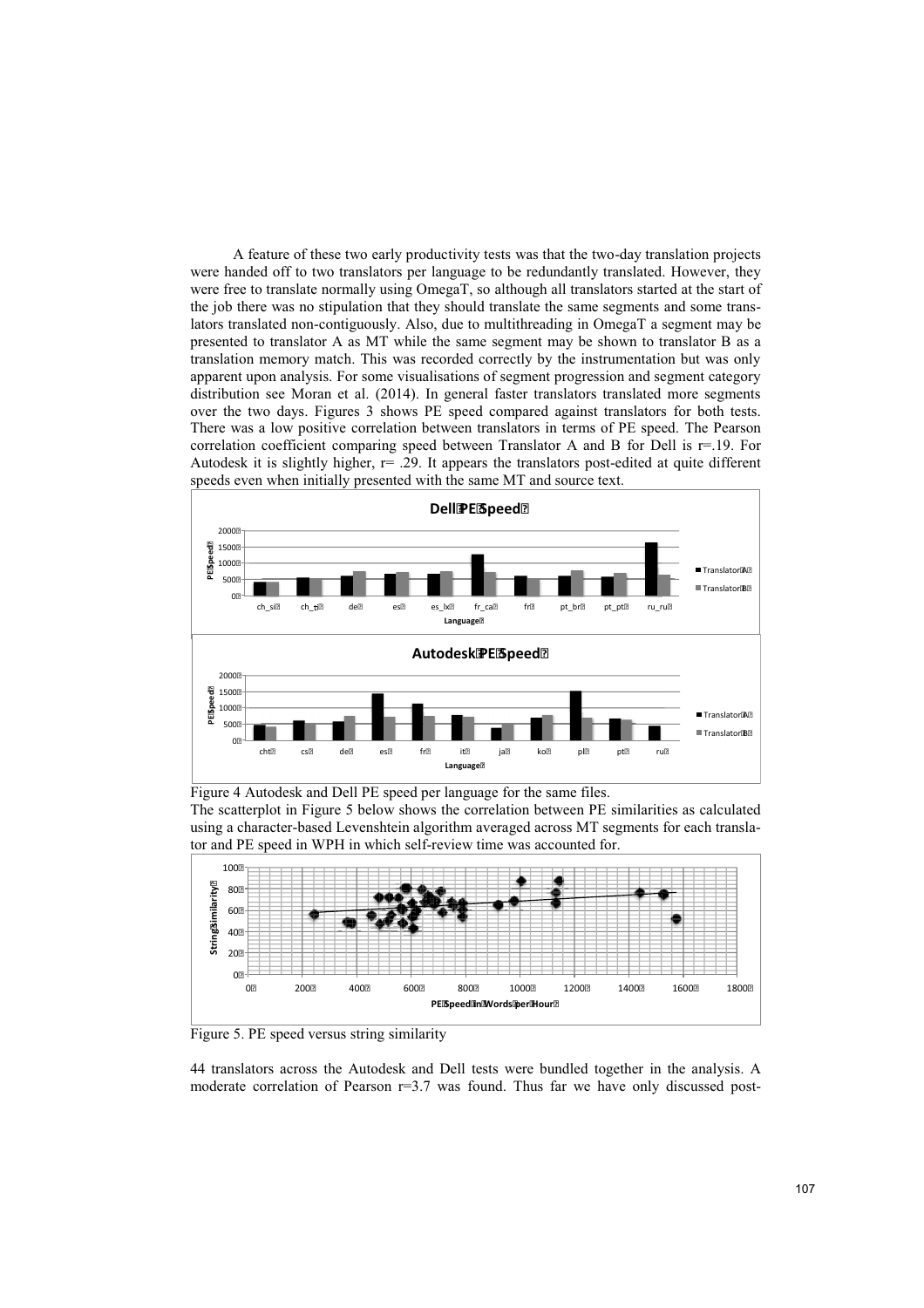

editing speed. However, SLAB testing accounts for multiple segment categories so we turn our attention to HT.

Figure 6. HT/MT speed ratios and absolute speed values for a Dell productivity test in 2012.

Figure 6 shows absolute HT and MT post-editing speeds for the Dell productivity test. As Autodesk had low HT sample sizes for languages except for French, Italian, German, Spanish (FIGS) it is not shown here. It should be noted that the +5% MT speed delta was positive mainly as a result of four efficient post-editors, fr\_fr\_tr1, pt\_br\_tr2 and pt\_pt\_tr2 and one very efficient post-editor fr ca tr1. Two years after this snapshot was taken, the current HT/MT speed ratio on the Dell account is around 40%. This improvement is due to improved MT but also translator selection weighted in favour of translators like these four translators and against their language counterparts. However, using string distance measures alone it is not always possible to identify efficient post-editors.



Figure 7. String similarity and MT utility (HT/MT speed ratio)

This can be seen in Figure 7 where the average string similarity across MT segments using character-based Levenshtein is shown per translator along with the HT/MT ratio. Both are represented as a line graph. For ease of visual comparison both string distance percentages (up to 80%) and PE speed ratio percentage (80% to 160%) are both shown on the X-axis. The three or four efficient posteditors are clearly seen as peaks above the 100% line, the breakeven point for MT productivity. However, they are barely visible on the lower dotted line. In several instances edit distance is misleading as a predictor for PE speed relative to HT. For example, fr\_ca\_tr1 and fr\_ca\_tr2 have about the same edit distance value of  $60\%$  but very different PE speeds relative to HT. fr\_ca\_tr1 is twice as fast using MT relative to HT com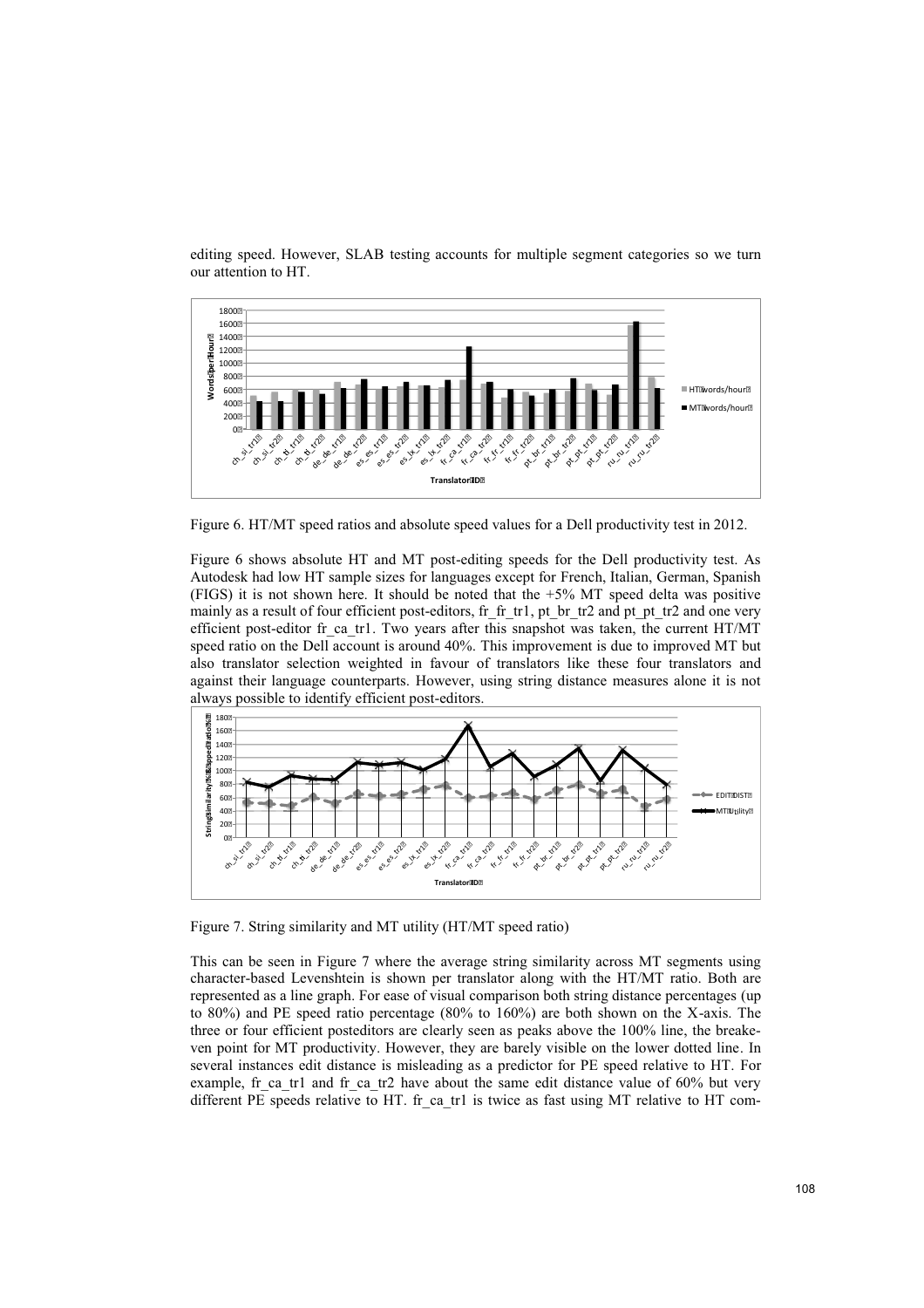pared to fr\_ca\_tr2. This is consistent with key findings from a similar large scale productivity test carried out by Plitt & Masselot (2010). They found the translator who post-edited fastest had the best quality review scores and also made the most changes. It seems some translators are more efficient that others at using MT to improve their working speed. More information on the MT system used by Autodesk can be found in Zhechev (2012) and a discussion of trends across multiple productivity tests at Welocalize is presented in by Casanellas & Marg (2014).

We conclude this discussion with a note on sample sizes. Though work remains to be done here, we have found that analyzing CAT-UAD over periods shorter than a day per main category (HT and MT) leads to unreliable statistics due to problems associated with small sample sizes and hence sparse data in each segment category. For this reason, it is important that productivity test costs are kept to a minimum. Once reliable speed data has been established, edit distance metrics can be used to monitor MT quality. However, a better solution would be to be able to measure post-editing speed at all times or at least intermittently in a translator's preferred desktop-based CAT tool.

## **5. Towards a standard for CAT-UAD in paid CAT tools**

Though we are unaware of any research on the topic intuitively, translators are most familiar and hence very likely most productive in the one or two CAT tools they use most frequently. For the translators who responded to the questionnaire in Figure 1, in most cases this is Trados, Wordfast, MemoQ or DejaVu. OmegaT is only a standard CAT tool for a minority of translators.

However, HT/MT SLAB testing is useful to translators. In our experience the discounts for post-editing it facilitates are generally considered fair. A portion of the cost saved because of the time saved by MT can be passed on to the client. In turn this saving can be used to improve MT. As long as translator hourly earnings for MT post-editing are above hourly earnings for HT, payment for post-editing should not be a complaint. However, there are other reasons why temporal PE data is useful. Along with translator feedback, it also makes it possible to assign priority to problems reported by translators that impact most on working speed, e.g. over translation of URLs.

However, from a translator's perspective there is a darker side to measuring translation speed. It could be used to negotiate discounts where MT is not in play. For example, a translator who translates at 2,000 words per day when he is new to a regular translation account might translate at 3,000 words per day after a few months. Although they are paid by the word translators typically invest more time in terminology research when they are new to an account. Were a client to approach the translator with speed data to ask for a discount, at this point the translator is likely to become unhappy that translation speed data was being recorded as this time investment would be wasted.

In web-based CAT tools translation speed data can be recorded on a server and a translator cannot delete or view that data. In iOmegaT it is recorded on a local disk and can be deleted from the /instrumentation folder within the OmegaT project folder. In this respect desktop-based CAT tools provide a level of privacy web-based tools do not. However, a translator does not have to make a buying decision to use iOmegaT. Agencies are within their rights to ask freelance translators to use specific tools if they provide the tool at no cost. Equally, freelancer translators are within their rights to turn down the work.

The situation is different for paid desktop-based CAT tools like Trados, MemoQ or DejaVu. Freelance translators typically pay for this software. Were these applications to implement instrumentation of the kind used in iOmegaT, in our opinion it is important that speed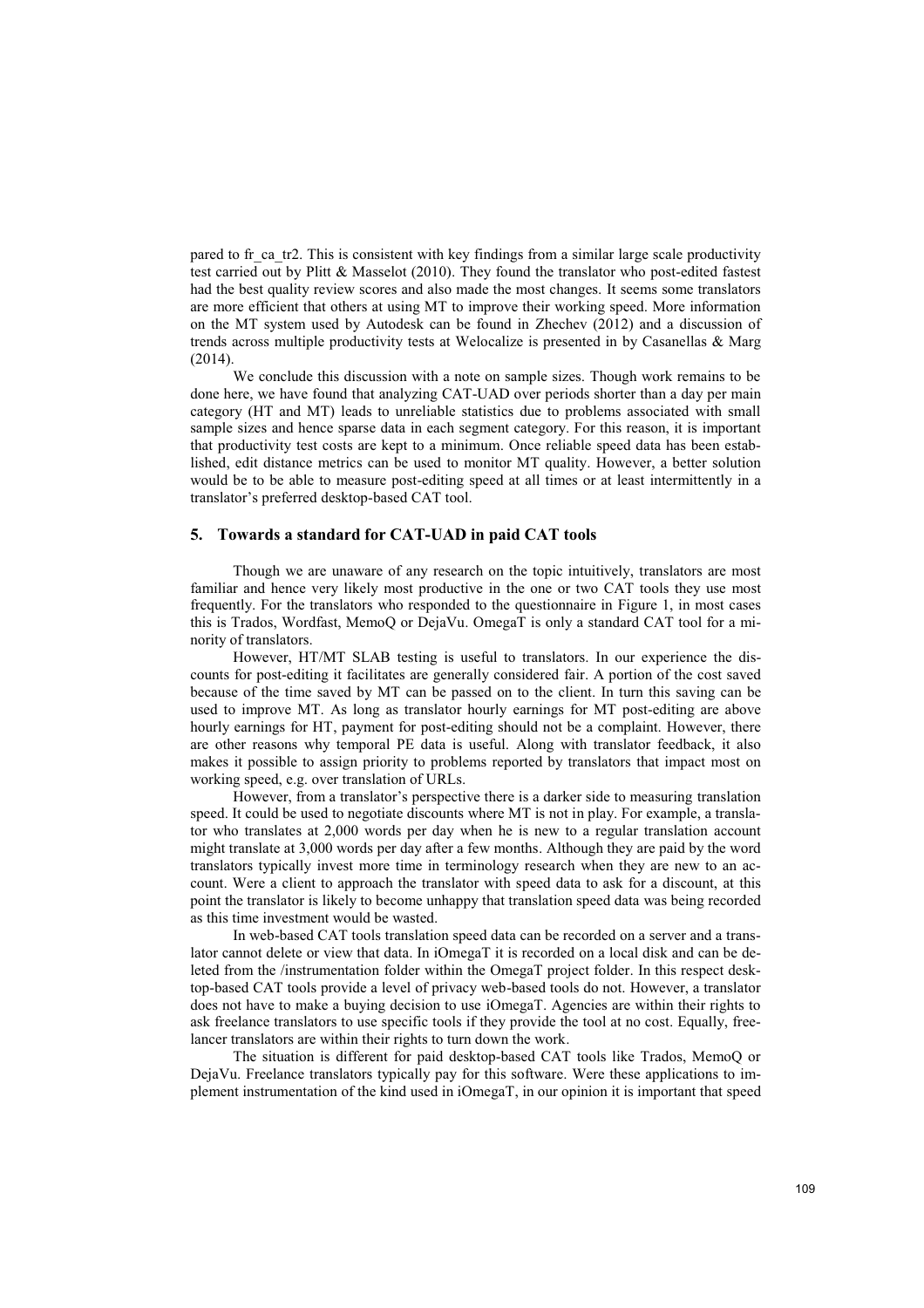data is only shared at the discretion of the translator so it can be limited to post-editing or other scenarios in which technology can improve a translator's per hour earnings. Otherwise, it seems likely translators will pay for CAT tools that do not automatically share speed data. We do not see SLAB tests putting an end to per word pricing. However, we do feel that where an evolving technology like MT is concerned it is important for buyers who supply that MT and translators who use it to be able to monitor relative per hour earnings.

Finally, CAT-UAD may be useful beyond MT. It could be used by translators to communicate delays caused by slow servers (terminology and translation memory), time wasted fixing false positives generated by automatic translation quality checks or to measure the impact of technologies like intelligent fragment assembly, Automatic Speech Recognition (ASR) or predictive typing /auto-complete. It might also encourage training in the use of these technologies by measuring the impact of that training. As desktop-based and some web-based CAT tools become more complex it will become increasingly important to be able to record and analyze the impact of individual technologies on translation speed. We feel that if paid CAT tool companies address translator privacy concerns many translators will see the benefit of CAT-UAD and those that do not can ignore the feature.

To this end we have offered to provide early access to the iOmegaT CAT tool to a number of commercial desktop-based CAT tool publishers with a view to encouraging a discussion on CAT-UAD as a standard data format (Moran, 2014). Discussions are progressing in that regard.

## **6. Summary**

In this paper we surveyed a number of applications that can be used to measure translation speed. We showed on the basis of a questionnaire that the desktop-architecture remains dominant in the CAT tool market and outlined some advantages of OmegaT, a free open-source CAT tool over web-based CAT tools. We briefly introduced the iOmegaT Translator Productivity Workbench and described how it is used in a typical enterprise translation workflow. On the basis of two HT/MT SLAB tests we showed that because translators vary greatly in how much MT speeds up their work it is important to be able to spot post-editors who are faster using MT and, conversely, recognize translators who are not aided by MT proposals. Finally, we made a case for instrumentation in existing paid CAT tools while drawing attention to the importance of a translator-centric privacy model.

# **Acknowledgements**

This research is supported by the Science Foundation Ireland (Grant 12/CE/I2267) as part of CNGL, the Centre for Global Intelligent Content (www.cngl.ie) at Trinity College Dublin and as part of Technology and an Innovation Development Award Feasibility Grant (12/TIDA/I2424) titled "iOmegaT – An Instrumented Replayable Computer-Aided-Translation Tool". The iOmegaT Workbench developed under this grant has been licensed to a small number of companies. Companies interested in licensing it or researchers interested in using it at no cost should contact John Moran at the e-mail address in the title of this paper.

#### **References**

Alabau, V., Bonk, R., Buck, C., Carl, M., Casacuberta, F., Garcia-Martinez, M., … others. (2013). Advanced Computer Aided Translation with a Web-Based Workbench. *Machine Translation Summit XIV*, 55.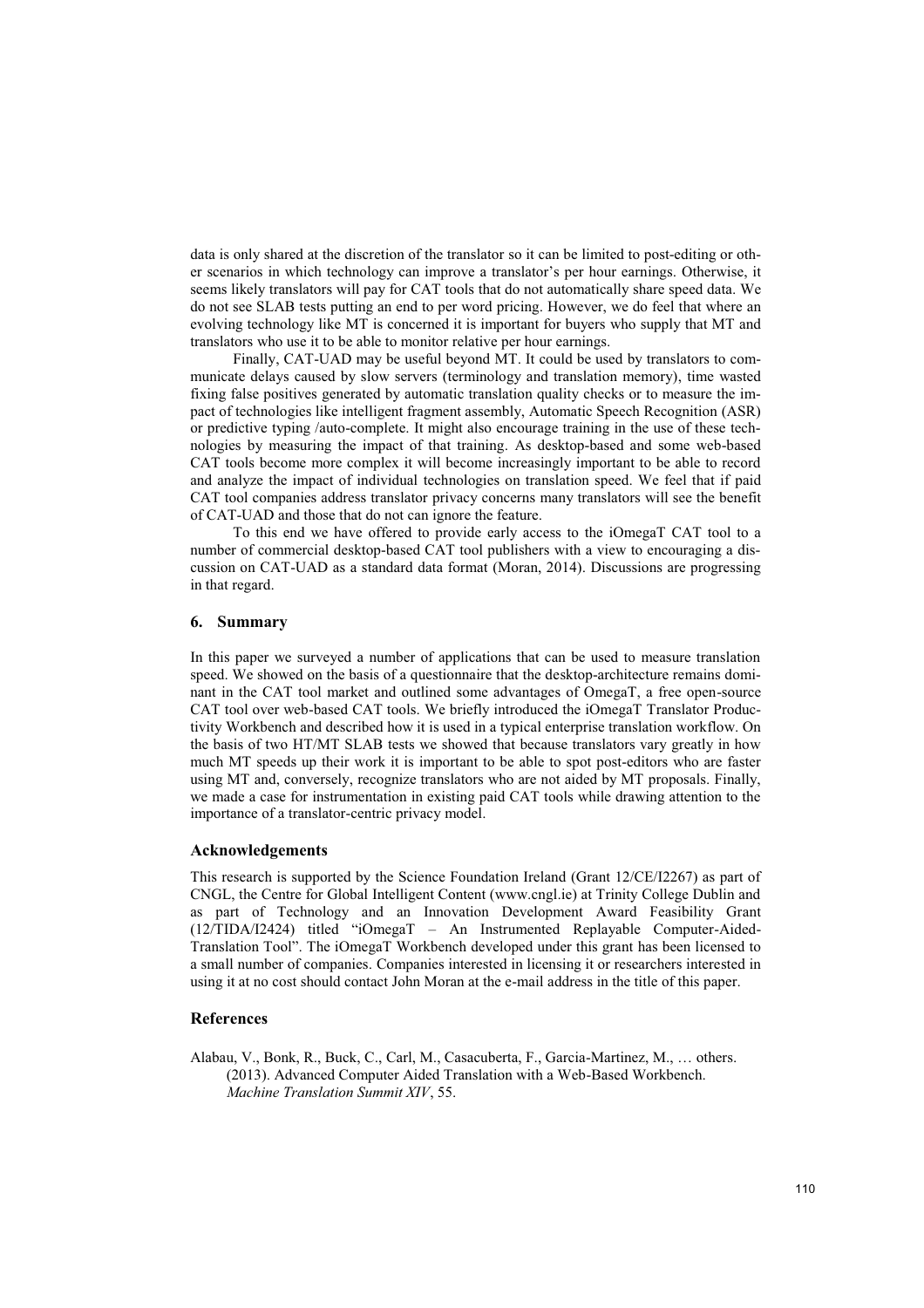- Aziz, W., Castilho, S., & Specia, L. (2012). PET: a Tool for Post-editing and Assessing Machine Translation. In N. C. (Conference Chair), K. Choukri, T. Declerck, M. U. Doğan, B. Maegaard, J. Mariani, … S. Piperidis (Eds.), *Proceedings of the Eight International Conference on Language Resources and Evaluation (LREC'12)*. Istanbul, Turkey: European Language Resources Association (ELRA).
- Bota, L., Schneider, C., & Way, A. (2013). COACH: Designing a new CAT Tool with Translator Interaction. In *Machine Translation Summit XIV, Main Conference Proceedings* (pp. 313–320).
- Carl, M. (2012). Translog-II: a Program for Recording User Activity Data for Empirical Reading and Writing Research. In *LREC* (pp. 4108–4112).
- Casanellas, L. &, & Marg, L. (2014). Assumptions, Expectations and Outliers in Post-Editing. In *EAMT 2014: Proceedings of the 17th Annual conference of the European Association for Machine Translation*.
- Denkowski, M., & Lavie, A. (2012). TransCenter: Web-Based Translation Research Suite. In *Workshop on Post-Editing Technology and Practice Demo Session*. San Diego. Retrieved from http://www.cs.cmu.edu/~mdenkows/transcenter/
- Depraetere, I., De Sutter, N., & Tezcan, A. (2014). Post-edited quality, post-editing behaviour and human evaluation: a case study. In S. O'Brien, M. Carl, L. Specia, & L. Balling (Eds.), *Post-editing of Machine Translation* (pp. 78–109). Newcastle upon Tyne.
- Garcia, I. (2008). Power shifts in web-based translation memory. *Machine Translation*, *21*(1), 55–68. doi:10.1007/s10590-008-9033-6
- Jakobsen, A. L., & Schou, L. (1999). Translog documentation. *Copenhagen Studies in Language*, *24*, 149–184.
- Krings, H. (2001). *Repairing Texts: Empirical Investigations of Machine Translation Post-Editing Processes*. The Kent State University Press.
- Lewis, D., & Moran, J. (2010). Unobtrusive methods for low-cost manual evaluation of machine translation. In *Tralogy*. Paris.
- Lossner, K. (2012). *memoQ 6 in Quick Steps*. Self published.
- Moran, J. (2014). User Activity Data in a CAT tool An industrial use case and a proposal for an open standard - oral presentation at FEISGILTT 2014. Dublin. Retrieved from http://www.localizationworld.com/lwdub2014/feisgiltt/accepted.html
- Moran, J., Lewis, D., & Saam, C. (2014). Analysis of Post-editing Data: A Productivity Field Test using an Instrumented CAT Tool. In S. O'Brien, M. Carl, L. Specia, & L. Balling (Eds.), *Post-editing of Machine Translation* (pp. 126–146). Newcastle upon Tyne.